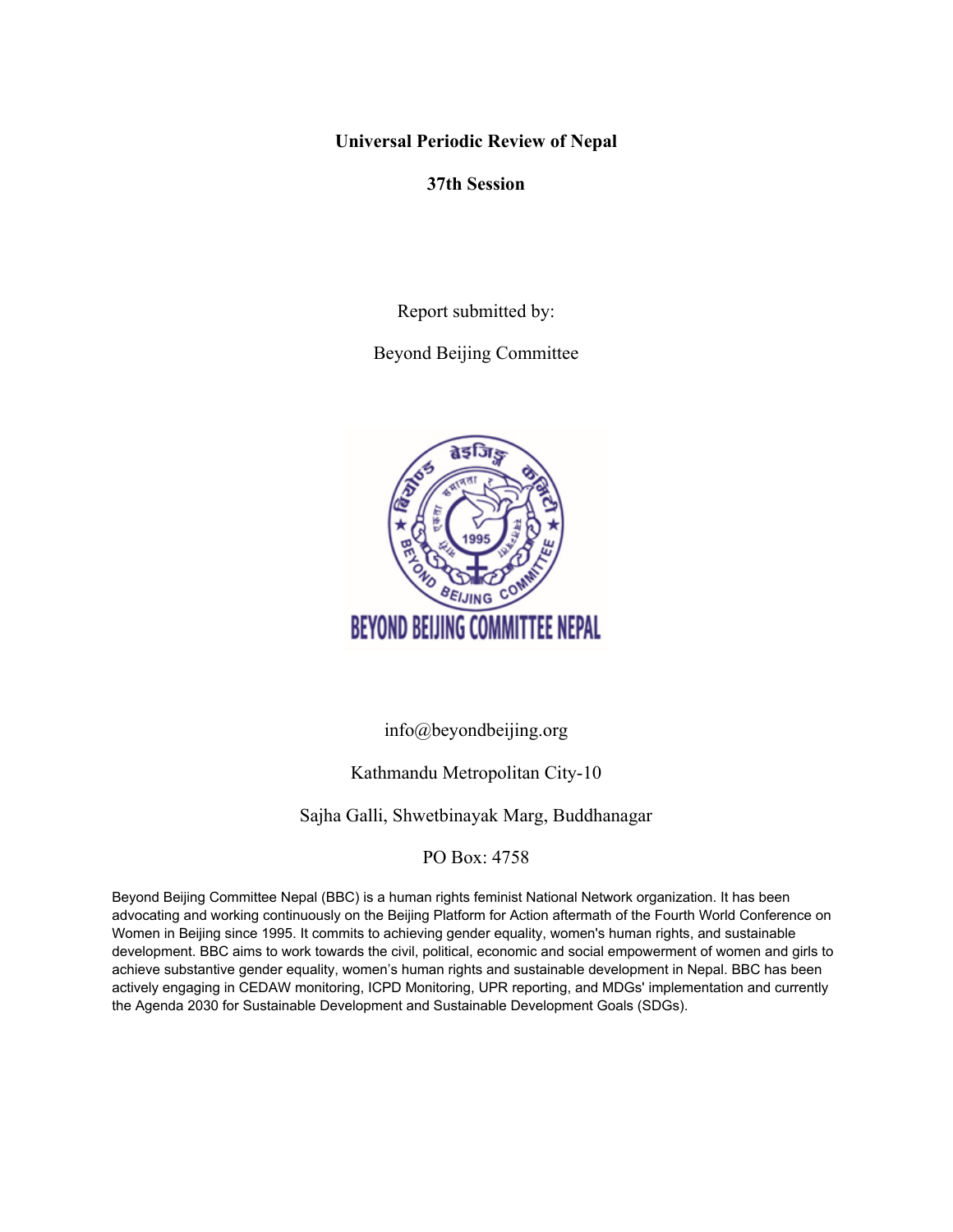**Key words: Young People'<sup>s</sup> Sexual and Reproductive Health and Rights, Comprehensive Sexuality Education, Menstrual Hygiene Management, Safe abortion.**

### **Introduction**

- 1. The total population of Nepal is 31 million, women consist of 51.5% of the total population, men consist of 48.5% and the youth consist of 24% of the total population<sup>1</sup>. Nepal is a diverse country, consisting of 125 caste/ethnic groups with 123 languages spoken as mother tongue, Nepali language being the most commonly used with 44.6% of the total population<sup>2</sup>. Overall literacy rate (for population aged 5 years and above) has increased from 54.1% in 2001 to 65.9% in 2011. Male literacy rate is 75.1% compared to female (57.4%) 3 . Nepal'<sup>s</sup> HDI value for 2018 is 0.579— which puts Nepal in the medium human development category— positioning it at 147 out of 189 countries and territories. The Human inequality coefficient for Nepal is equal to 24.9 percent. Nepal has <sup>a</sup> GII value of 0.476, ranking it 115 out of 162 countries in the 2018 index $^4$ .
- 2. The median age at first marriage among women and men has increased by 1 year over the past decade. The modern contraceptive prevalence rate (CPR) has remained stagnant since 2006 (44.0% in 2006, 43.0% in 2011 and 43.0% in 2016). More than half of the pregnancies were unintended. Comprehensive knowledge about HIV is not widespread among either woman (20%) or men (28%). The total desired fertility rate is 1.7 children per woman, while the actual total fertility rate is 2.3 children per woman. The adolescent birth rate has increased from 81 from 2011 to 88 in 2016. The maternal mortality ratio for the period 2009-2016 was 239 deaths per 100,000 live births.
- 3. In the second UPR cycle of Nepal, in regards to Right to Health, Haiti, Singapore, Maldives, Thailand, Sri Lanka, Israel, New Zealand and China made recommendation on addressing reducing maternal mortality and infant mortality, accesses to affordable quality health care and implementation of policies and directives which was all supported by the Government of Nepal (GoN)<sup>5</sup>.
- 4. Therefore, this report focuses on three different issues focusing on Sexual and Reproductive Health and Rights (SRHR): (1) Comprehensive Sexuality Education; (2) Menstrual Hygiene Management and (3) Safe abortion and provides recommendation on each issue to the governmen<sup>t</sup> of Nepal. The identified issues impact and influence young women'<sup>s</sup> and girls' SRHR, not in isolation. These issues should be seen as intersecting throughout the lifecycle. Secondary resources have also been used to address the issue.

# **Priority issue i: Comprehensive Sexuality Education (CSE)**

- 5. Nepal did not receive any recommendation regarding CSE in second UPR review on Nepal'<sup>s</sup> 6th reporting period on the Committee on the Elimination of Discrimination of Women (CEDAW) the committee recommended to incorporate age-appropriate and gender sensitive CSE, including information on sexual and reproductive health and rights and train teachers to deliver those trainings *6* .
- 6. There is no specific policy or law that ensures the implementation of CSE but was incorporated as <sup>a</sup> strategic priority in the Ministry of Education'<sup>s</sup> National School Sector Development Plan (SSDP) from FY 2016/17 to 2022/23 <sup>7</sup> . In 2014 Ministry of Education conducted <sup>a</sup> review on the status of CSE in Nepal against the six standards set out in the International Technical Guidelines on Sexuality Education (ITGSE)<sup>8</sup> which found that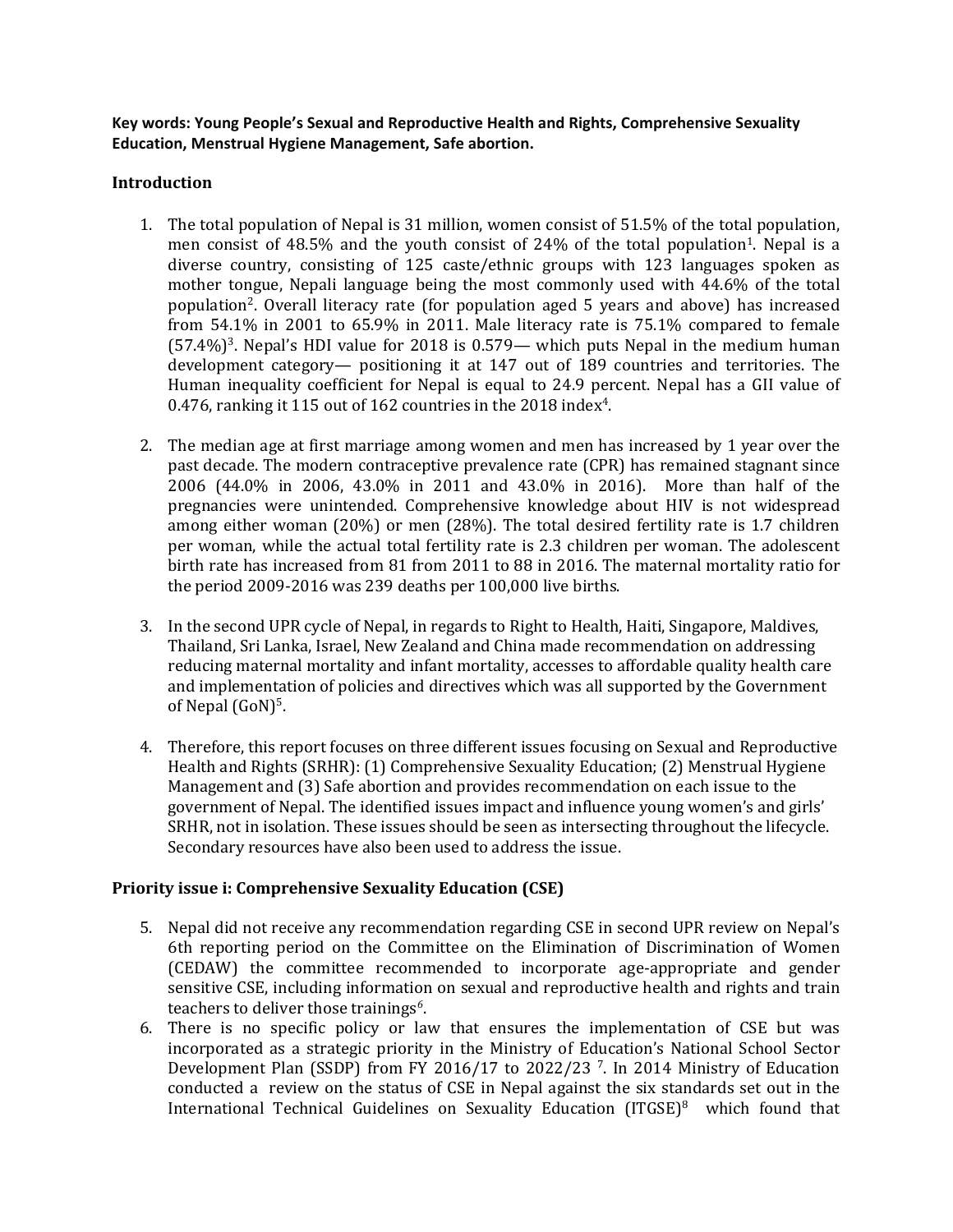though CSE topics were included in the school curriculum those subjects were taught by teachers who had no formal trainings on CSE. In 2018, CSE training package for teachers was introduced next.

- 7. Despite clear and compelling evidence that CSE enables children and young people to develop: accurate and age-appropriate knowledge, attitudes and skills; positive values, including respect for human rights, gender equality and diversity, and, attitudes and skills that contribute to safe, healthy, positive relationships, only few receive preparation for their lives<sup>9</sup>.
- 8. In Nepal, the components of CSE are found to be integrated in different subjects for different grades but they are not as comprehensive as recommended by the ITGSE. Most of the information is included in Environment, Health and Population (EHP), which does not cover all the components of CSE as defined by IPPF and UNFPA10. Additionally, EHP is an optional course for the students of grade 9 & 10 in 2018, especially when the status of ASRHR in Nepal is of <sup>a</sup> concern, many young people are deprived of the basic knowledge regarding their sexual and reproductive health, family planning, negotiation and decision-making power etc.
- 9. Additionally, lack of trained teachers for teaching the limited available content of CSE in schools deprived the adolescent and young people from developing skills that empowers them to make informed choices and advocate for their rights $^{11}$ . The implementation of CSE is not effective, mostly because the teachers are not comfortable discussing the issues that are sensitive which prevents the young people from gaining comprehensive and inclusive sexual and reproductive health education, clouding their informed decision-making capacity.

### **Recommendations on Comprehensive Sexuality Education:**

- 10. Ensure CSE is incorporated with age-appropriate, gender-sensitive, rights-based and evidence based into current school curriculum framework.
- 11. Ensure CSE as <sup>a</sup> mandatory subject and assign trained teachers to take CSE classes for effectively delivery of all components.
- 12. Repeal the decision of making the subject Environment Population and Health as an optional subject for Grade 9 and 10 and make it mandatory to all the classes.

### **Priority issue ii: Menstrual Hygiene Management (MHM)**

- 13. Nepal did not receive any recommendation on MHM during the previous UPR reporting review.
- 14. Existing laws and policies on Menstrual health: in <sup>a</sup> 2005 judgment, the Supreme Court declared the practice of *Chhaupadi* to be <sup>a</sup> violation of women'<sup>s</sup> rights and directed the governmen<sup>t</sup> to take action to combat the practice. In response, the Ministry of Women developed <sup>a</sup> "*Chhaupadi* Practice Elimination" Directive in <sup>2007</sup><sup>12</sup> . Practicing or imposing *Chhaupadi* or any form of discriminatory behavior towards menstruating women is subjected to <sup>a</sup> jail sentence of three-months or 3,000 rupee (USD \$30) fine or both, as per article  $168$  of the Criminal Code of Nepal 2017 $^{\rm 13}$ .
- 15. In low income countries like Nepal, basic information of menstrual cycle and hygiene management, access to basic facilities such as: menstrual products, clean water and sanitation, safe, convenient changing room and disposal facility, along with other essentials during menstruation is still a challenge<sup>14</sup>. Unavailability of such basic sanitary products and facilities with lack of complete and accurate information perpetuates the pre-existing sociocultural practices which impacts the practice of good menstrual hygiene among young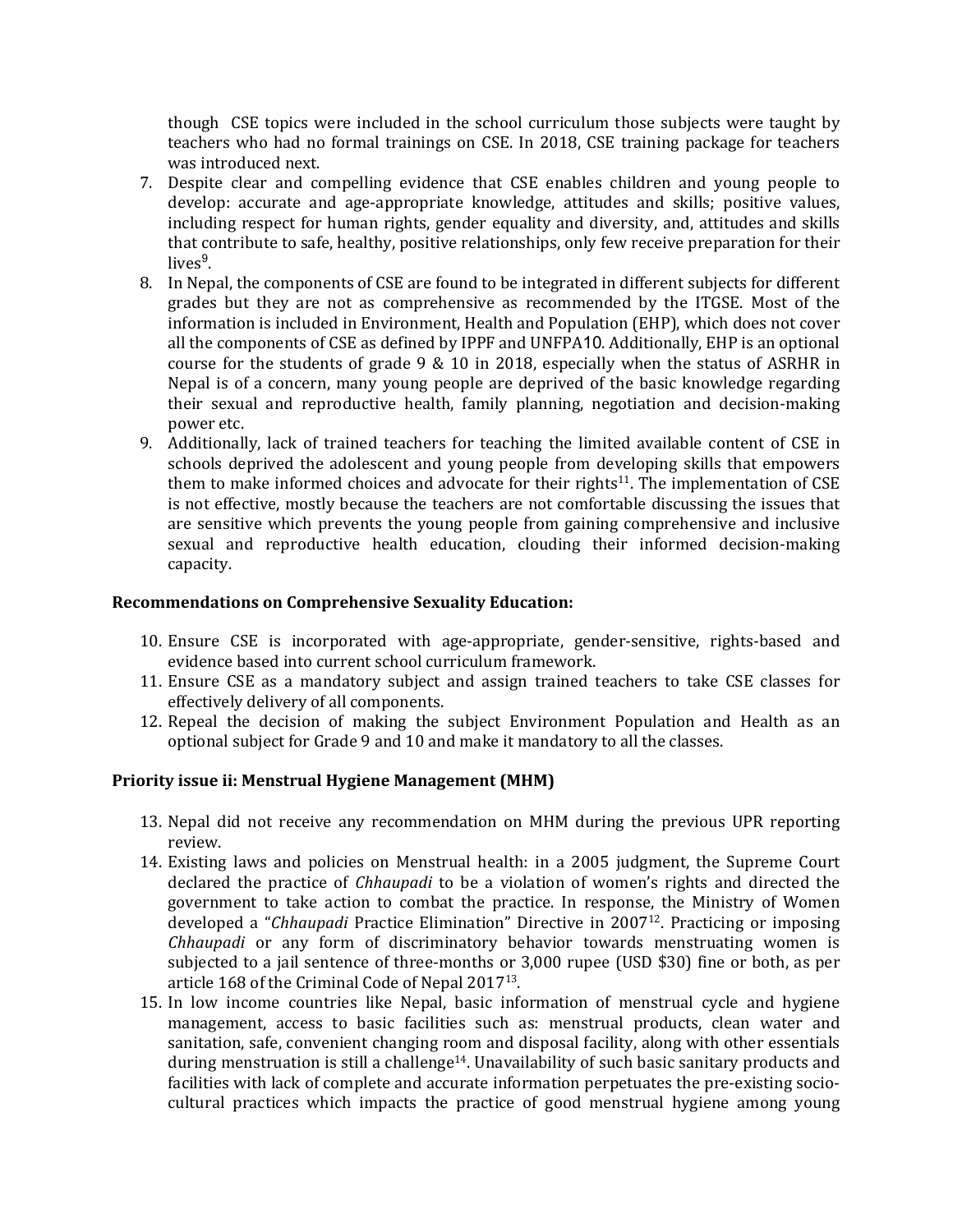girls 15 .

- 16. Concerned teachers do not provide adequate and accurate information on menstruation or sexual and reproductive health or do not teach the topic or only provide superficial information which somehow do not address all their concerns $^{16}$ . This leads to mother or other female family members being the main source of information on menstruation $^{17,18}$ . Thus, the perception of the source, having inadequate information themselves, often driven by the prevailing negative socio-cultural practices thus establishes <sup>a</sup> base for similar behavior and practice<sup>19</sup>. This existing gap between knowledge and practice compromises women and girl'<sup>s</sup> health and safety while reinforcing gender inequalities and exclusion.
- 17. Reportedly, practical and logistical struggles at schools like shortage of water, sanitary products, sanitation and disposal facilities frequently prevent girls from attending schools while menstruating $^{\rm 20}$ . Although about 78% of schools in Nepal claims to have access to water supply facilities, 82% to basic sanitation facilities and 69% to separate toilets for girls<sup>21</sup>, however, the functionality of these acclaimed facilities is very low, the water quality is poor and sanitation and management are unsustainable<sup>22</sup>. This not only has an adverse impact on their health, but also affects their education and learning opportunities, resulting in increased school drop-outs which undermines gender equality and empowerment.
- 18. The federal governmen<sup>t</sup> has allocated budget for distribution of free sanitary pads in community schools since 2019<sup>23 24</sup>, however, the program only focuses on supplying sanitary products failing to address the aspects of menstrual hygiene managemen<sup>t</sup> such as, well-maintained girl-friendly toilets with ample supply of water, disposable facility and privacy of changing rooms for young girls<sup>25 26</sup>. The government's inability in addressing these priority issues not only compromises the health of young girls but also restricts their freedom and choices, limits their participation at school and at community level and impacts their education, depriving them from attaining quality of life.

### **Recommendations on Menstrual Hygiene Management:**

- 19. Strengthen the provision of proper hygiene and sanitation facilities along with genderfriendly and facilitated toilets in schools to ensure no obstruction in education and learning opportunities for women and girls.
- 20. Develop <sup>a</sup> provision and strategy for proper execution of free pad distribution program to reach all the targeted schools and focus on the aspect of menstrual hygiene managemen<sup>t</sup> facilities in schools.
- 21. Ensure proper delivery of adequate and accurate information by the concerned teacher on menstrual hygiene managemen<sup>t</sup> and sexual and reproductive health in schools.
- 22. Adopt multi-sectoral approach to address MHM as one of the priority issues and integrate MHM in ASRH.

# **Priority Issue iii: Safe Abortion:**

- 23. Nepal did not receive any recommendation on safe abortion on the second UPR reporting but on Nepal'<sup>s</sup> 6th reporting period on the Committee on the Elimination of Discrimination of Women (CEDAW) the committee recommended to decriminalize abortion in all cases *and* allocate sufficient resources to raise awareness on safe abortion clinics and services  $^{27}$ .
- 24. Nepal legalized abortion in 2002 and formulated Safe Abortion policy in 2003<sup>28</sup>. Nepal provided safe abortion service free of cost from public health facilities since 2016 $^{29,\;30.}$  The Constitution of Nepal promulgated in 2015 in its article 38(b) states that "every woman shall have the right to safe motherhood and reproductive health"<sup>31</sup>. The GoN has formulated Right to Safe Motherhood and Reproductive Health act in 2018<sup>32</sup>. Nevertheless, the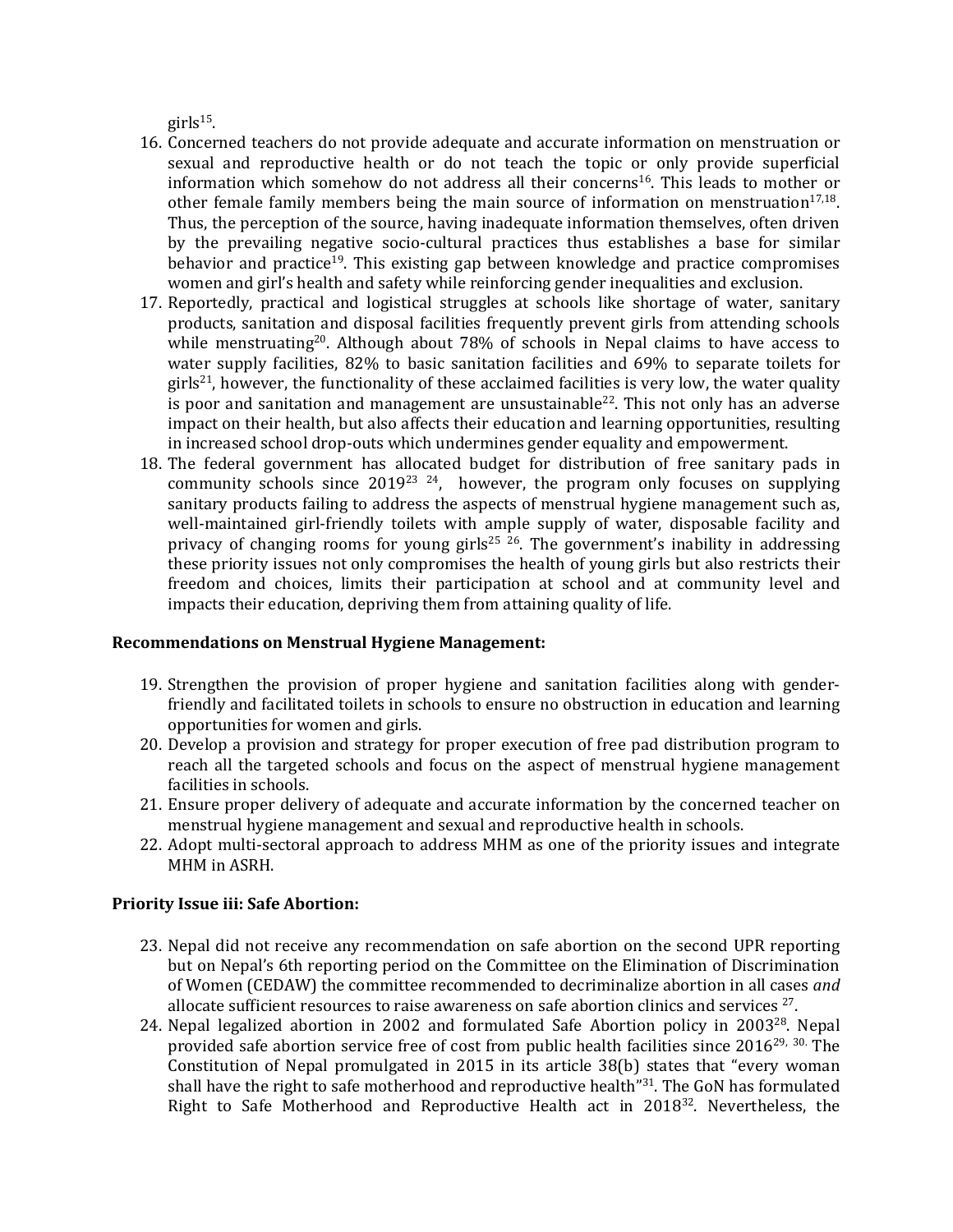governmen<sup>t</sup> has not amended the act of fully decriminalization of safe abortion.

- 25. Despite these progressive laws and developments, more than half of those pregnancies is unwanted and more than 50% of abortion is conducted through clandestine procedure $33$ .Even after 18 years of legalization of abortion, 59% of the women aged 15-49 are still not aware of the legalization of abortion $^{34}$  . Abortion is the third leading direct cause of maternal mortality in Nepal in 2008/09<sup>35</sup>. Abortion is still included in the Criminal Code of conduct with exception to the conditions implying that abortion is not fully considered as women'<sup>s</sup> fundamental rights.
- 26. There is <sup>a</sup> shortage of the trained health service providers, especially in the remote and rural areas. The indirect costs such as the cost of travel, meal and accommodation, and time away from work or studies, limit the access to safe abortion services despite SAS is freely provide from government health facilities<sup>36</sup>. Additionally, abortion stigma act as one of the major challenges for the women to continue or discontinue their pregnancies especially for the young and unmarried women<sup>37</sup>. The regulation and directives which are the official executive order for the implementation of the right to safe motherhood and Reproductive health act, 2018 has not been formulated yet posing major challenge especially in the situation of devolution of the governmental structures<sup>38 39</sup>. Likewise, the anecdotal evidence abortion has been the least prioritized issue for the budget allocation at the local and provincial level of government. The current situation of COVID-19 has worsened the situation. The lack of transportation and restriction in the mobility has created more barriers to safe abortion service during lock down period.

#### **Recommendations on access to safe abortion:**

- 27. Formulate regulations and directives for the effective implementation of the Right to safe motherhood and reproductive health act 2018 to ensure the accessibility of safe abortion service for all women irrespective of the marital status, age, gender as well as economic status.
- 28. Decriminalize abortion by removing abortion from the criminal code and mentioning it in the civil code to ensure the right to safe abortion for all women.
- 29. Raise awareness on complete and correct information on abortion to reduce abortion stigma and increase access to safe abortion service for law.
- 30. Include Value Clarification and Attitude Transformation training in the pre-service and inservice training curriculum of the health service providers to reduce the stigma among themselves thereby provide the service without any judgmental and prejudice.

<sup>1</sup> Government of Nepal, National Planning Commission Secretariat, Central Bureau of Statistics.2012. National Population and Housing Census 2011 (National Report). National Planning Commission Secretariat, Central Bureau of Statistics. Kathmandu, Nepal.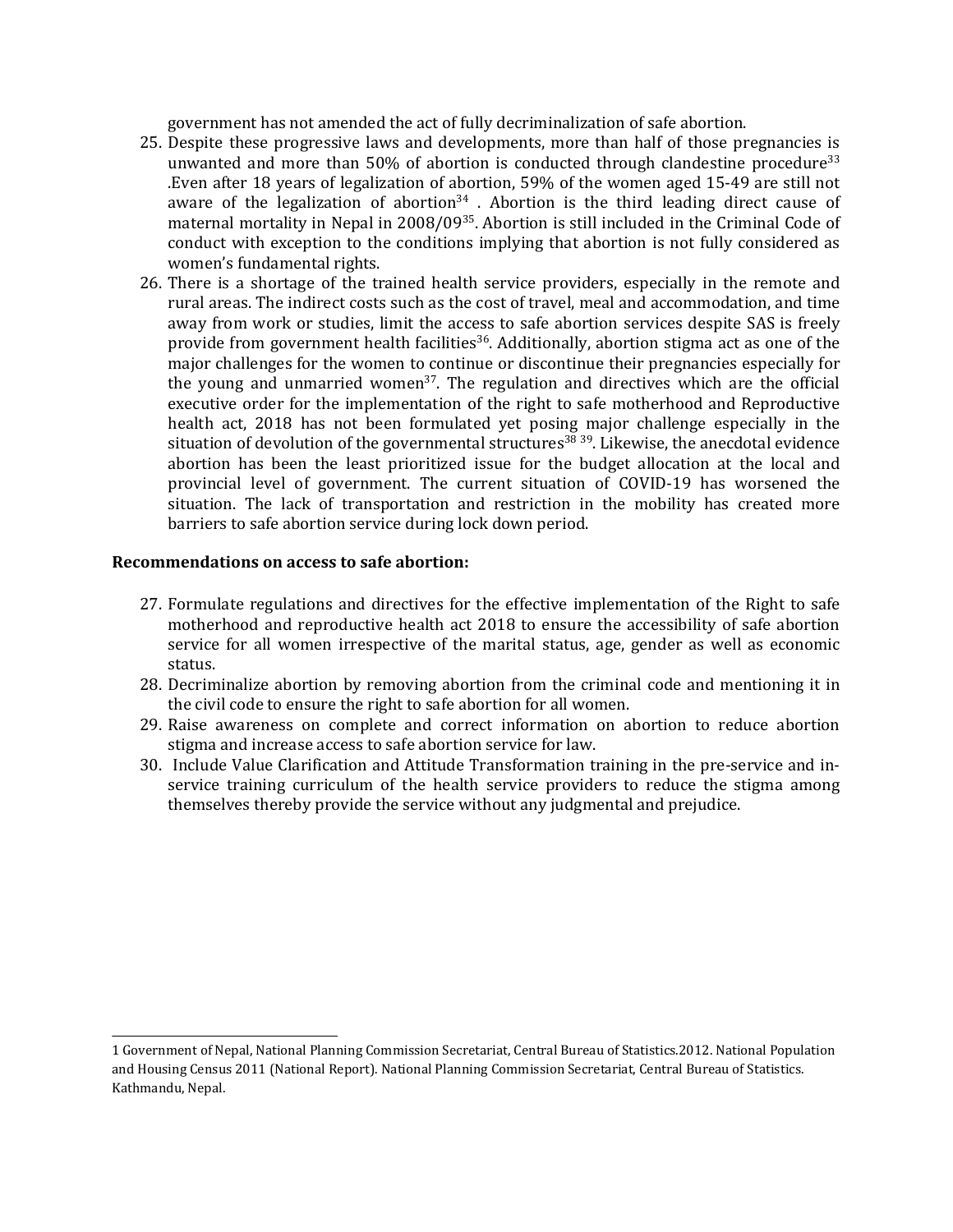2 Government of Nepal, National Planning Commission Secretariat, Central Bureau of Statistics.2012. *National Population and Housing Census 2011 (National Report)*. National Planning Commission Secretariat, Central Bureau of Statistics. Kathmandu, Nepal.

3 Government of Nepal, National Planning Commission Secretariat, Central Bureau of Statistics.2012. *National Population and Housing Census 2011 (National Report)*. National Planning Commission Secretariat, Central Bureau of Statistics. Kathmandu, Nepal.

4 <http://hdr.undp.org/en/countries/profiles/NPL>

5 National Coalition for UPR- Nepal. UPR Mid-term Review Report Nepal 2018. Available at: https://www.upr-info.org/sites/default/files/document/nepal/session\_23\_-\_november\_2015/upr\_midterm\_review\_april2018\_nepal\_upr\_coalition.pdf.docx

6 file:///C:/Users/Lenovo/Downloads/N1837889%20(2).pdf

7 [https://moe.gov.np/assets/uploads/files/SSDP\\_Book\\_English\\_Final\\_July\\_5,\\_2017.pdf](https://moe.gov.np/assets/uploads/files/SSDP_Book_English_Final_July_5,_2017.pdf)

8 UNFPA Nepal (2014) Review of Curricula in the context of Comprehensive Sexuality Education in Nepal 9 <https://www.unfpa.org/sites/default/files/pub-pdf/ITGSE.pdf>

10 Amit TimilSina, Kamal Gautam, Jyotsna Maskay, 2017: COMPREHENSIVE SEXUALITY EDUCATION: THE WAY FORWARD, Country Advocacy Brief, ARROW.

11 Amit TimilSina, Kamal Gautam, Jyotsna Maskay, 2017: COMPREHENSIVE SEXUALITY EDUCATION: THE WAY FORWARD, Country Advocacy Brief, ARROW.

12 Bhandaree, Roshi, Binita Pandey, Manisha Rajak, and Pramila Pantha. 2013. "Chhaupadi: victimizing women of Nepal." Scientific Committee of Reviewers:141-143.

13 The Criminal Code, 2017 of Nepal.

14 WaterAid. Menstruation Matters! MHM Policy Brief. In MHM Policy Brief.

15 Yadav, Ram Naresh, Shrijana Joshi, Rajesh Poudel, and Pawan Pandeya. 2017. "Knowledge, attitude, and practice on menstrual hygiene managemen<sup>t</sup> among school adolescents." Journal of Nepal Health Research Council 15 (3):212-216. 16 Joanna Morrison, Machhindra Basnet, Anju Bhatta, Sangeeta Khimbanjar, and Sushil Baral. 2018. ANALYSIS OF MENSTRUAL HYGIENE PRACTICES IN NEPAL: The Role of WASH in Schools Programme for Girls Education 2016. UNICEF.

17 Joanna Morrison, Machhindra Basnet, Anju Bhatta, Sangeeta Khimbanjar, and Sushil Baral. 2018. ANALYSIS OF MENSTRUAL HYGIENE PRACTICES IN NEPAL: The Role of WASH in Schools Programme for Girls Education 2016. UNICEF.

18 Beyond Beijing Committee. 2018. ASTUDY ON GIRL-FRIENDLY TOILET.

19 Basnet, Machhindra, Anju Bhatta, and Sangeeta Khimbanjar. 2016. "Analysis of Menstrual Hygiene Practices in Nepal: The Role of WASH in Schools Programme for Girls Education."

20 Joanna Morrison, Machhindra Basnet, Anju Bhatta, Sangeeta Khimbanjar, and Sushil Baral. 2018. ANALYSIS OF MENSTRUAL HYGIENE PRACTICES IN NEPAL: The Role of WASH in Schools Programme for Girls Education 2016. UNICEF.

21 Dhakal, Surendra B, Nepali Sah, S Shrestha, and Tameez Ahmad. 2018. "Analysis of menstrual hygiene practices in Nepal: the role of WASH in Schools programme for girls education."

22 Beyond Beijing Committee. 2018. ASTUDY ON GIRL-FRIENDLY TOILET.

23 The Himalayan Times. "Free sanitary pads for public schools." [https://thehimalayantimes.com/kathmandu/free](https://thehimalayantimes.com/kathmandu/free-sanitary-pads-for-public-schools/#:~:text=KATHMANDU%3A%20The%20Federal%20Budget%20presented,pads%20as%20and%20when%20needed)[sanitary-pads-for-public-](https://thehimalayantimes.com/kathmandu/free-sanitary-pads-for-public-schools/#:~:text=KATHMANDU%3A%20The%20Federal%20Budget%20presented,pads%20as%20and%20when%20needed)

[schools/#:~:text=KATHMANDU%3A%20The%20Federal%20Budget%20presented,pads%20as%20and%20when%20n](https://thehimalayantimes.com/kathmandu/free-sanitary-pads-for-public-schools/#:~:text=KATHMANDU%3A%20The%20Federal%20Budget%20presented,pads%20as%20and%20when%20needed) [eeded](https://thehimalayantimes.com/kathmandu/free-sanitary-pads-for-public-schools/#:~:text=KATHMANDU%3A%20The%20Federal%20Budget%20presented,pads%20as%20and%20when%20needed).

24 Nepali Sansar. 2020. "Nepal Federal Budget 2020/21: Highlights and Key Announcements."

[https://www.nepalisansar.com/business/live-updates-nepal-to-present-federal-budget-for-fy-2020-21-today/.](https://www.nepalisansar.com/business/live-updates-nepal-to-present-federal-budget-for-fy-2020-21-today/)

25 The Kathmandu Post. 2020. "Students are missing classes as schools fail to distribute sanitary pads."

[https://kathmandupost.com/province-no-3/2020/02/16/students-are-missing-classes-as-schools-fail-to-distribute](https://kathmandupost.com/province-no-3/2020/02/16/students-are-missing-classes-as-schools-fail-to-distribute-sanitary-pads)[sanitary-pads](https://kathmandupost.com/province-no-3/2020/02/16/students-are-missing-classes-as-schools-fail-to-distribute-sanitary-pads).

26 Beyond Beijing Committee. 2018. ASTUDY ON GIRL-FRIENDLY TOILET.

<sup>27</sup> file:///C:/Users/Lenovo/Downloads/N1837889%20(2).pdf

28 Abortion law reform in Nepal. Upreti MInt J Gynaecol Obstet. 2014 Aug; 126(2):193-7.

29 <https://reproductiverights.org/document/fact-sheet-nepal-supreme-court-decision-right-to-abortion>.